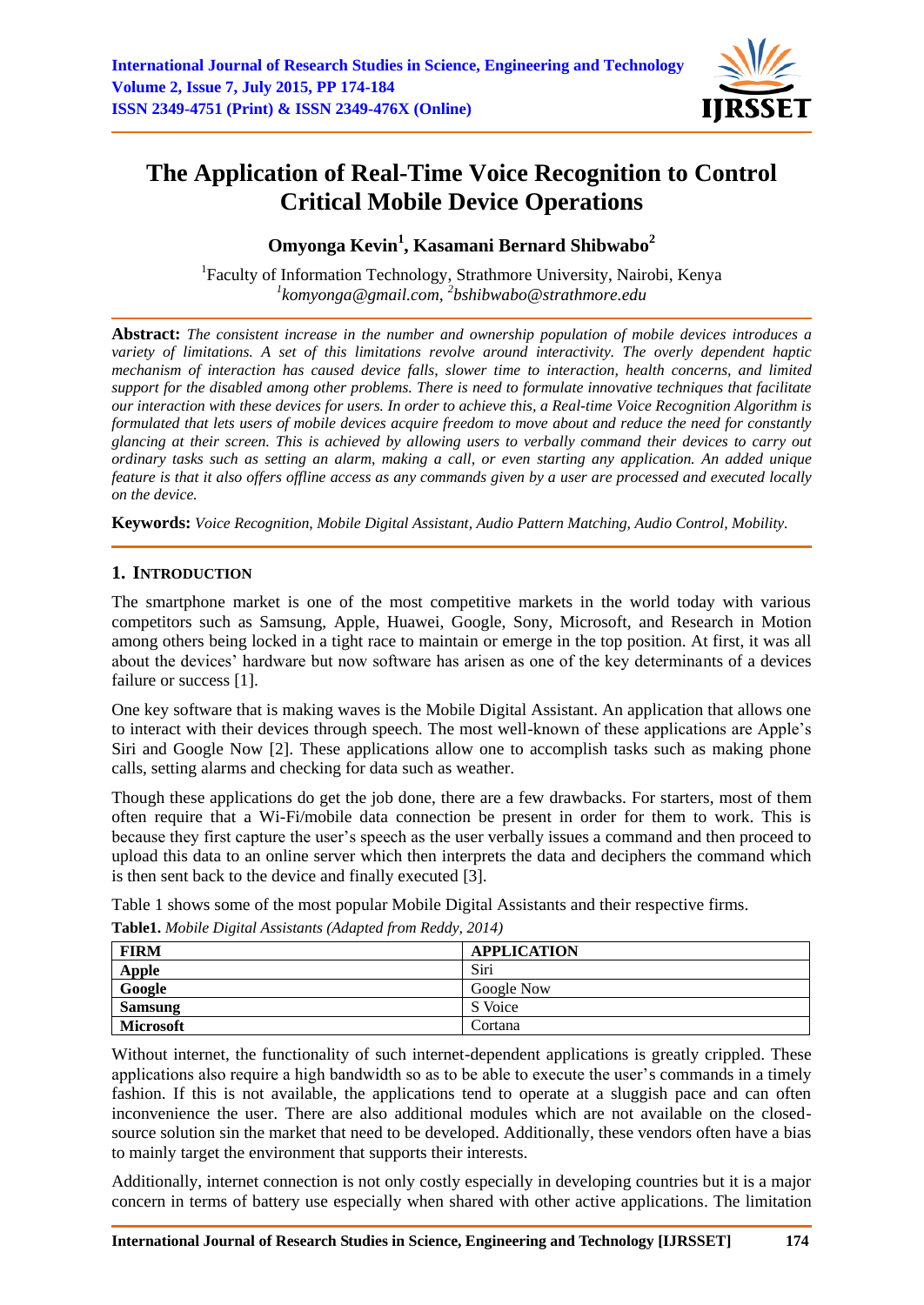of battery capacity has been a major challenge in mobile devices and technology companies are working on technologies to double, triple or generally expand the current capacity.

# **2. REVIEW OF RELATED LITERATURE**

#### **2.1.Mobile Digital Assistants**

Mobile Digital Assistants are mobile applications that act as software agents/ middle men to allow easier interaction between users and their mobile devices. These applications can perform tasks, or services, for an individual based on user input, location awareness, and the ability to access information from a wide variety of online sources such as news, stock market, traffic updates, user schedules and retail prices among others. Examples of such applications are Google Now, Apple"s Siri, Microsoft Cortana, Samsung's S Voice and HTC's Hidi [4].

Figure 1 shows two devices, a Google Nexus 4 and an Apple iPhone 4S with each displaying their respective company"s Mobile Digital Assistant.



**Fig1.** *Google Now and Apple's Siri*

Mobile Digital Assistants are designed to use speech input. This is because speech is ideally suited to mobile computing since a single verbal command can accomplish a variety of tasks that would normally require a multitude of swipes and presses. This makes using a mobile device much easier especially in cases where a user may have their hands and eyes occupied with another more pressing task such as driving [5].

# **2.2.Mobile Digital Assistants General User Interface Design and Functionality**

Up until recently, the idea of interacting with a mobile device through speech was deemed pure science fiction. Such applications were only seen in movies (Bosker, 2013). That has all changed. Various companies like Google, Apple and Microsoft are spearheading the development of this applications with each attempting to deliver the most efficient user experience. These applications are designed to use a voice-controlled interface. As a result, a growing number of people now talk to their mobile smart phones asking them to carry out various activities such as sending emails, making phone calls and sending text messages [5].

Figure 2 shows Apple"s Siri user interface which comprises of help text to give suggested commands and one button which is used to activate the application.



**Fig2.** *Siri showing user voice-controlled interface*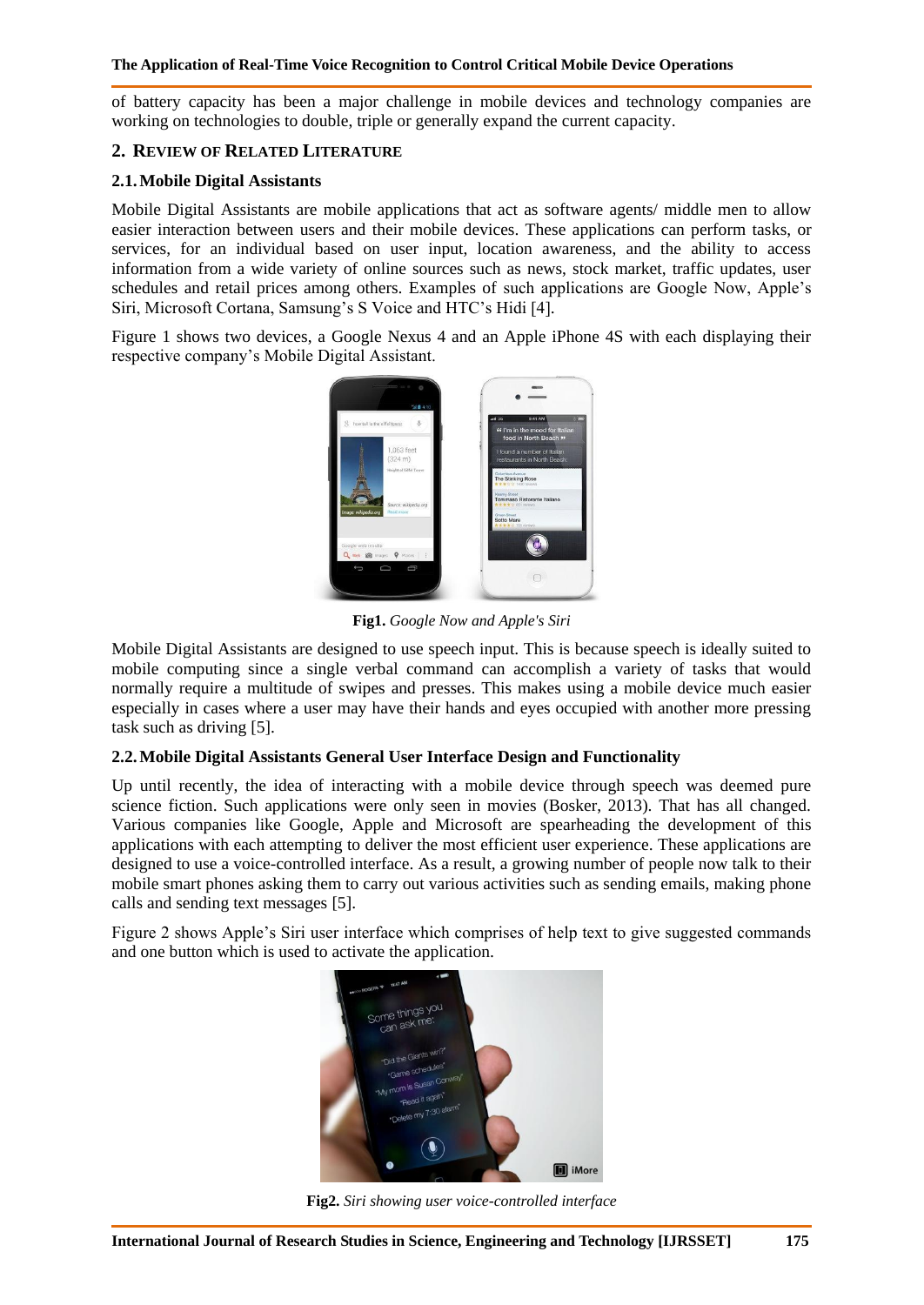#### **Omyonga Kevin & Kasamani Bernard Shibwabo**

A Mobile Digital Assistant allows hands free utilization of a mobile device"s resources. Most Mobile Digital Assistants operate by receiving user commands, processing them and performing/executing the action requested by delegating requests to a set web services. This allows the applications to have access to a vast database of knowledge which is their greatest strength. However, this strength does have its drawbacks in that these applications often require an internet connection for them to function. Without the connection, their functionality is limited and in some cases they will not function at all [2]. There are some companies however that are working on eliminating this extreme reliance on internet connection [3].

Figure 3 shows Apple"s Siri help interface which gives a list of commands that a user can execute using the application.



**Fig3.** *Screenshot of Apple's Siri detailing some functionalities on iOS 7*

Mobile Digital Assistants are quickly becoming a popular trend in the smartphone industry. These applications have allowed what was once perceived to be science fiction to become a reality. Users are now able to interact with their devices using only their voice.

Despite this promising developments in the quest for ergonomic simplicity, the applications that are currently available do have their short comings. Having experimented with Google Now and Apple"s Siri, it was concluded that the existing applications are "data guzzlers" due to the fact that they require a lot of internet connection for them to properly function. Another drawback is that these applications are only available on high end devices which are not affordable by everyone on the market.

# **3. THE PROPOSED REAL-TIME VOICE RECOGNITION SOLUTION**

# **3.1.The Way Forward**

In order to develop the proposed solution, a high quality object oriented application object-oriented analysis and design methodology was applied. In an object oriented analysis and design complex software system can be broken down into various objects, combining the data and the functions that operate on the data into a single unit, the object. This form of object decomposition provides a natural way of breaking the problem down into isolated, manageable parts. In many cases, the development effort shifts from writing a new code, to assembling existing objects in new and innovative ways to solve a problem. Thus, object-oriented analysis and design methodology cuts down development time and costs, leading to faster time to market and significant competitive advantage, and enables producing more flexible, modifiable, easily maintainable object-oriented systems [6].

The life cycle of development of object oriented systems development involves three phases which are analysis phase, design phase and implementation phase. Analysis phase is when model of a real world application is developed showing its properties and functional behaviours. Design phase when an analysis model is refines and adopted to the system environment and implementation phase when the design model is implemented using programming language or database management system [6]. Table 2 presents the stages that coming up with the solution involved.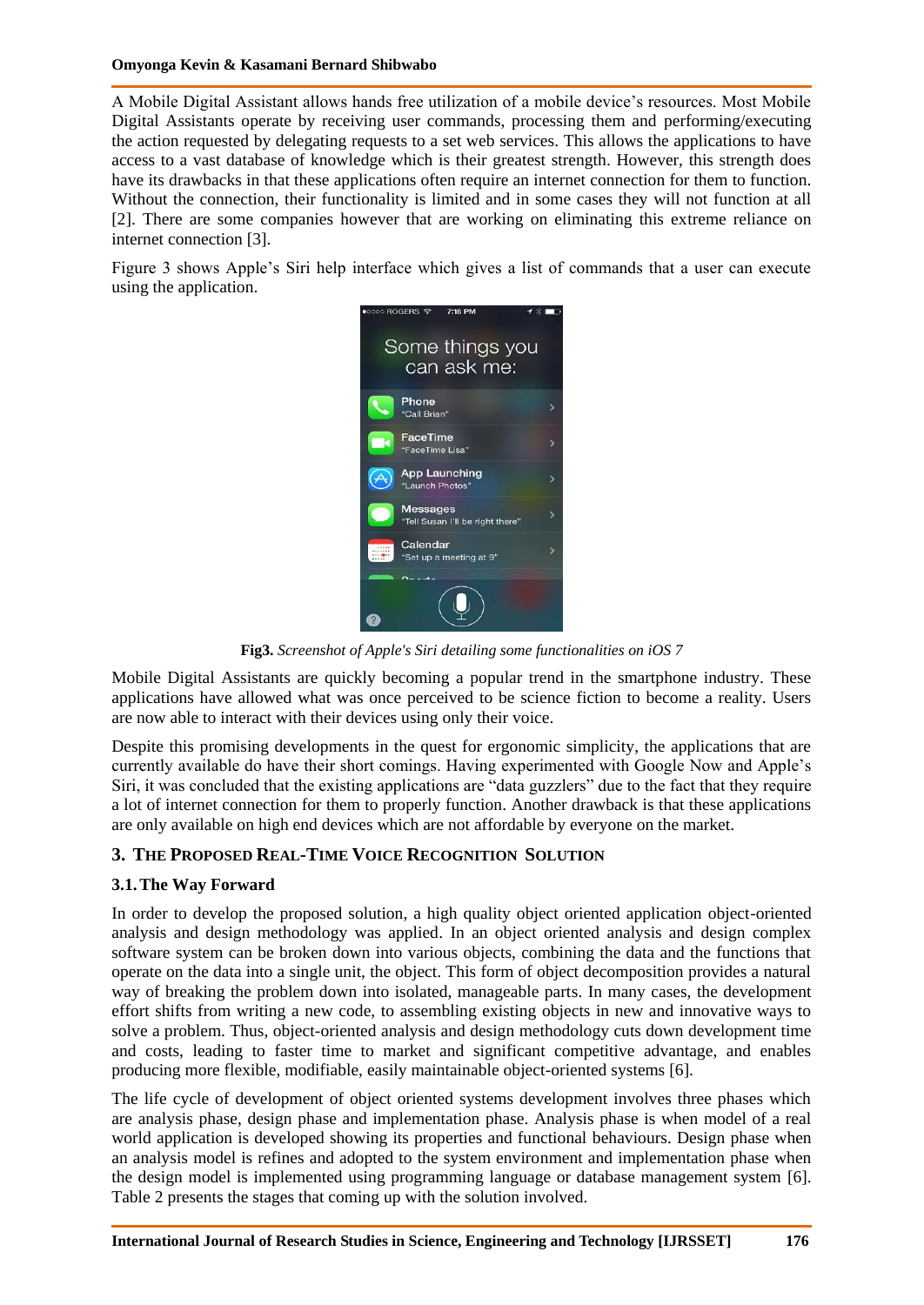**Table2.** *Methodology Stages*

| <b>Stages</b>        | <b>Activity</b>                         | <b>Outcome</b>                                 |
|----------------------|-----------------------------------------|------------------------------------------------|
| <b>System</b>        | Requirements gathering.                 | Functional and Non-functional requirements.    |
| <b>Analysis</b>      |                                         | Use Case Diagram                               |
| <b>System Design</b> | Database Schema Design.                 | Database Schema.                               |
|                      | Class Diagram Design.                   | Class Diagram.                                 |
| <b>Testing</b>       | Test running the application with basic | A basic voice recognition application.         |
|                      | commands.                               |                                                |
| <b>Debugging</b>     | Eliminating bugs encountered during     | handling procedures to<br>Error<br>prevent the |
|                      | the testing of the application.         | application failing when executing commands.   |
| <b>Maintenance</b>   | Expanding the commands that the         | application capable of executing more<br>An    |
| and Expansion        | application is capable of executing.    | complex commands and wake up when called.      |
| <b>Documentation</b> | Documenting the application.            | <b>Project Documentation</b>                   |

#### **3.2.Analysis and Design**

#### *3.2.1. Functional Requirements*

Table 3 lists the functional requirements of the project as well as their descriptions. These are the functions that the complete application can perform.

| <b>Functionality</b>             | <b>Description</b>                                                         |  |
|----------------------------------|----------------------------------------------------------------------------|--|
| <b>Offline Voice Recognition</b> | The application is able to recognize a user's verbal commands without      |  |
|                                  | the need for an internet connection.                                       |  |
| <b>Making Calls</b>              | The application can receive a contact name or number verbally and make     |  |
|                                  | a phone call.                                                              |  |
| <b>Search</b>                    | The application is able to search the device for a user defined search     |  |
|                                  | term.                                                                      |  |
| <b>Social Media Interaction</b>  | The application is able to post to social media and read out notifications |  |
|                                  | verbally.                                                                  |  |
| <b>Updates</b>                   | The application is capable of giving updates on factors like time, weather |  |
|                                  | and traffic.                                                               |  |
| <b>Opening Applications</b>      | The application allows the user to access other applications using verbal  |  |
|                                  | commands.                                                                  |  |
| <b>Wake Up Trigger</b>           | The application allows a user to activate it without having to push a      |  |
|                                  | button.                                                                    |  |

**Table3.** *Functional Requirements*

#### *3.2.2. Non-functional Requirements*

Table 4 lists the non-functional requirements of the project as well as their descriptions. These are the features and behaviours that the application will be able to provide to the users.

**Table4.** *Non-Functional Requirements*

| <b>Non-Functionality</b> | <b>Description</b>                                                                     |
|--------------------------|----------------------------------------------------------------------------------------|
| <b>Availability</b>      | The application is installed on the user's smartphone and can be accessed any time the |
|                          | user wishes to interact with it.                                                       |
| <b>Reliability</b>       | The application is able to function even in the absence of an internet connection.     |
| <b>Efficiency</b>        | Voice recognition is quite fast as the processing of commands is done on the device    |
|                          | itself without any need for cloud processing.                                          |

Additionally, in order to explain the functional requirements further, a Use case diagrams is formulated. Use cases are useful for presentations to management and/or project stakeholders, but for actual development you will find that use cases provide significantly more value because they describe "the meat" of the actual requirements [7]. Figure 4 summarizes the operations on a Use case diagram.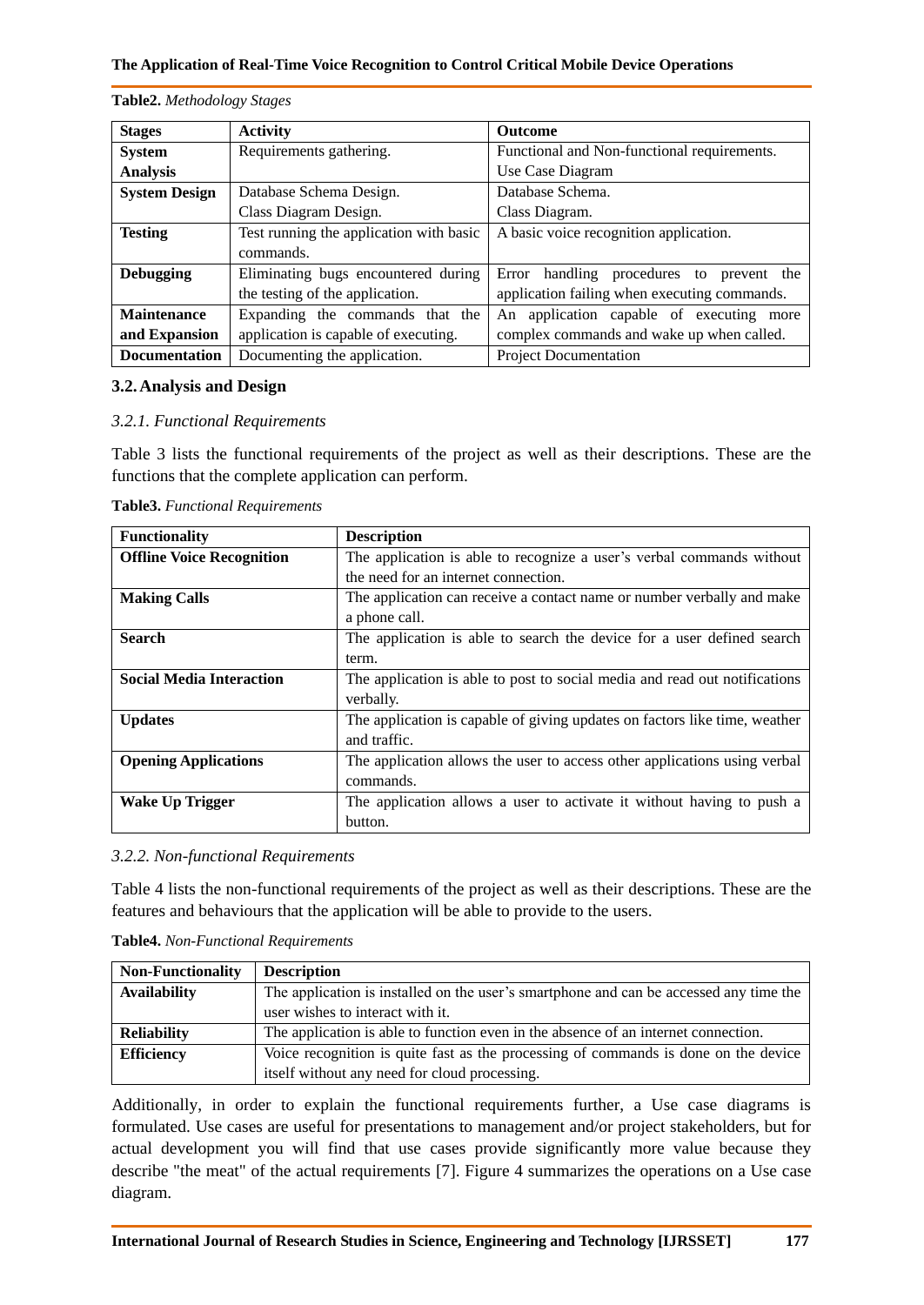

**Fig4.** *The Use Case Diagram for the Application*

Class diagrams show the classes of the system, their interrelationships (including inheritance, aggregation, and association), and the operations and attributes of the classes [7]. Figure 5 presents the class diagram for the Afya App application.



**Fig5.** *The Class Diagram for the Application*

A Schema diagram represents the logical view of entire database. It tells about how the data is organized and how relation among them is associated. It formulates all database constraints that would be put on data in relations, which resides in database [8]. Figure 6 presents the schema diagram for the proposed solution.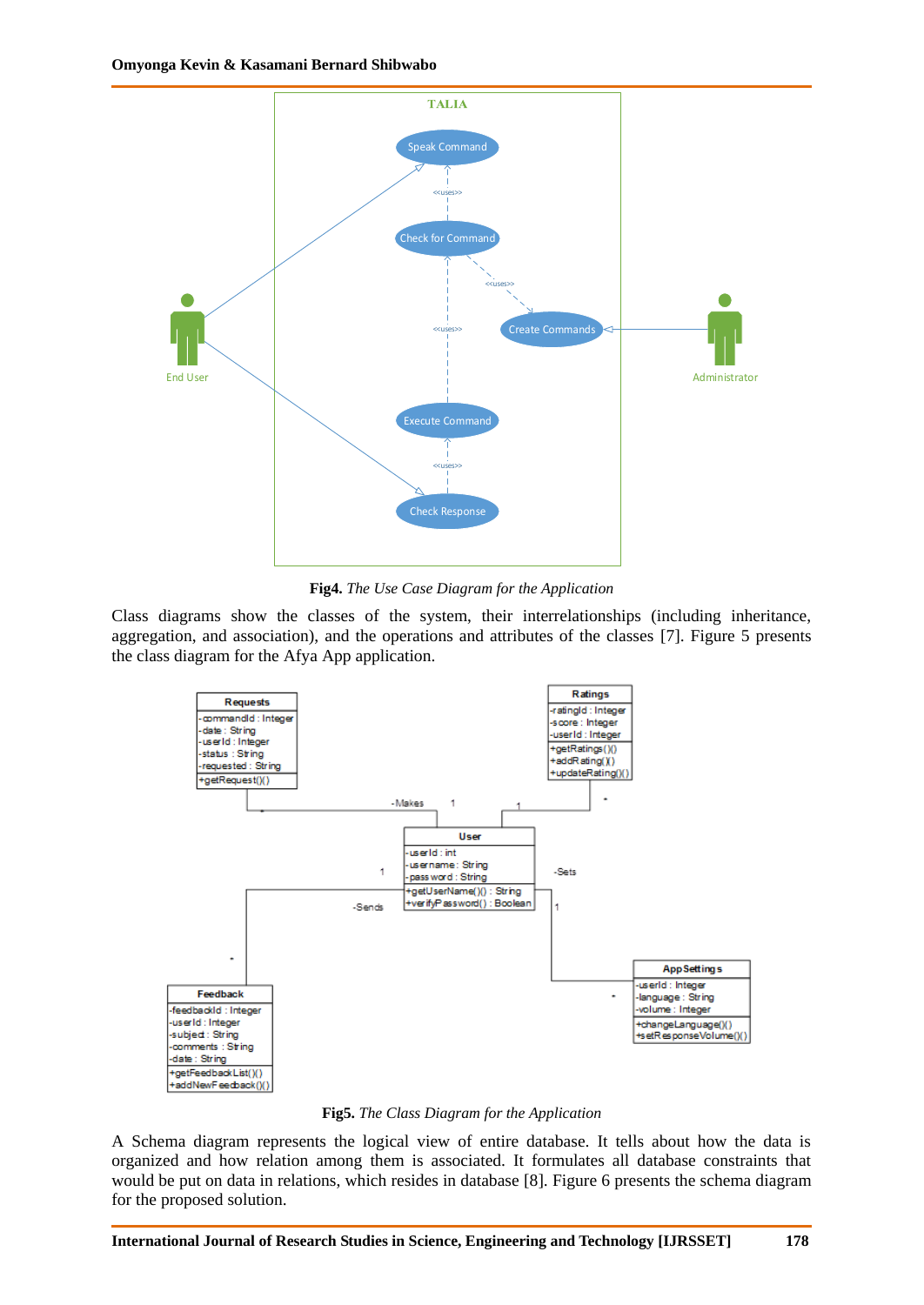

**Fig6.** *The Database Schema for the Application*

# **3.3.Implementation and Testing**

**International of Research Studies in Science Controllers** in Science in the system of Technology [III] of the second of Technology [III] of the second of Research Studies in Science in Science in Science in Science in th For the development of this application Eclipse was initially the Integrated Development Environment (IDE) of choice due to its ease of compatibility with the Android Software Development Kit (SDK). However, during the course of this project, Google perfected and released an official IDE for the Android platform named Android Studio that was aimed at replacing Eclipse. This events necessitated a shift that halted progress temporarily, but helped to greatly improve the application thereafter due to smart code completion, optimization tips and better module simulation.

The programming language used is Java. This is because it is the recommended language for the development of native android applications. It is used to implement the functionality of the application. XML (Extensible Mark-up Language) was used to design the graphical layout of the application due to it being much easier to use as it allowed the definition of custom tags which in turn aided in the design of a beautiful user interface that corresponds to the functionality defined in the application"s Java classes.

In order to store data, there is often need to use a standard way of storing data, for this purpose an SQLite database is built into an android platform to store and retrieve data that is relevant to the application such as the song names on the user"s device. This is because it is lightweight and less resource intensive compared to MySQL, Oracle, PostgreSQL among other alternatives.

The solution has been implemented and tested on the android platform. The specific version of android that was targeted for testing is Android version 4.2.2 (Jelly Bean).

# *3.3.1. System Modules*

The application consists of the following modules:

- Chat Room Module: This module was designed to mimic the interface of most messaging and chat applications like "WhatsApp". This was intended to give the user a more personal and unique user experience of actually chatting with the device. A user's command is to be received and be displayed on the right side of the screen in a purple chat bubble. The application"s response is then displayed to the left of the screen in a light blue chat bubble.
- Commands Module: This module was designed to act as a reference point for users who wish to know the type of commands the application can accept, process, and execute. It encompasses all the commands that are coded into the application"s knowledge base and comes in handy when a user is accessing the app for the first time.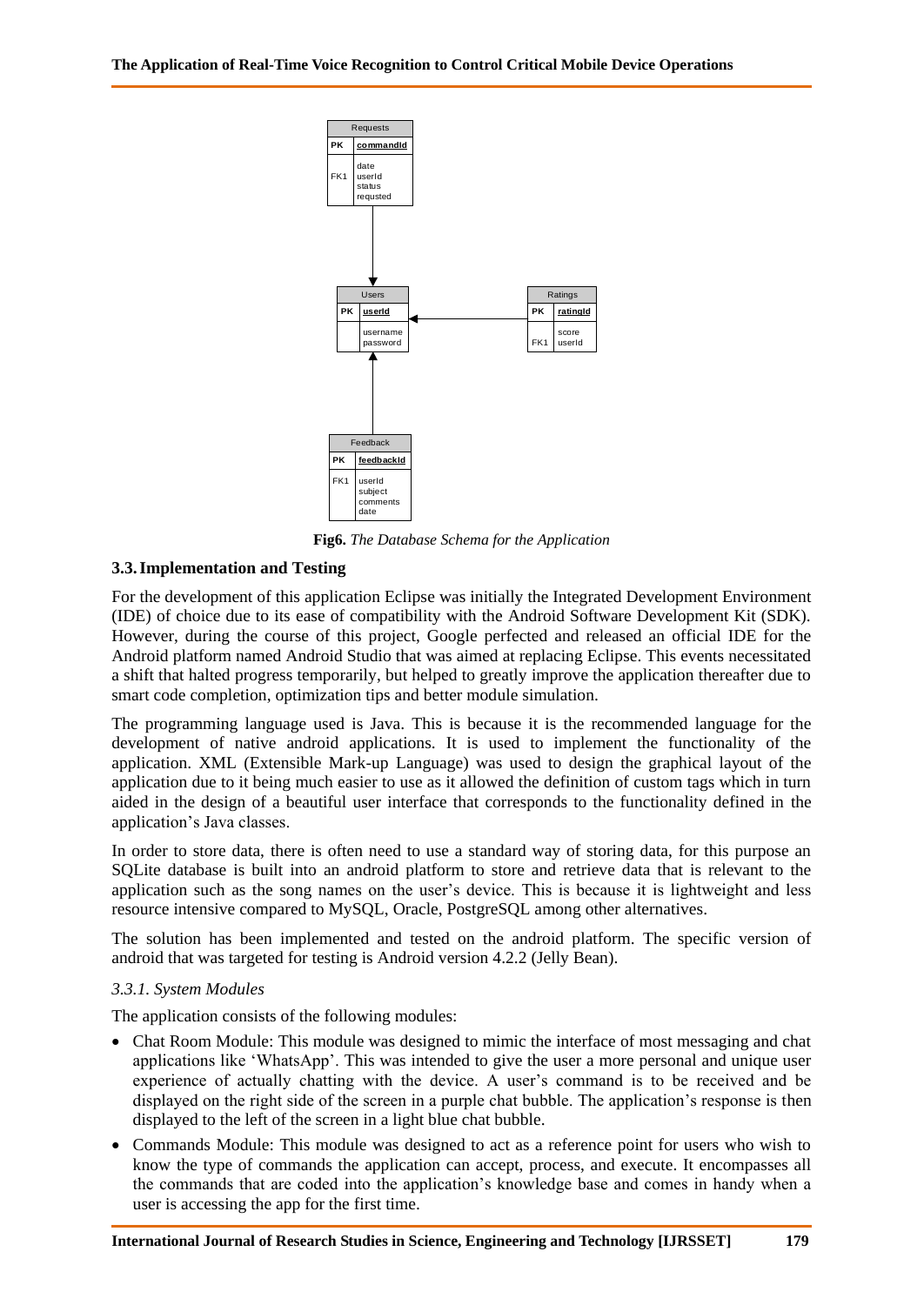- Feedback Module: This module is designed to give users a means to send feedback on the app to the developer as well as rate their experience with the app. This helps the developer know the users" opinions about the app and make improvements where necessary.
- *3.3.2. Sample Code for the Algorithm*

The code in Figure 7 is used to activate the Speech Detection Service of the application. When it is being executed, any speech that the device was making is stopped so as to avoid clashing with the user"s own voice when issuing the command. Figure 7 shows Speech Detection Service Activation.

```
if(!isMyServiceRunning(SpeechDetectionService.class)) {
    //Start service to run in the background
    Intent service = new Intent(getActivity(), SpeechDetectionService.class);
    getActivity().startService(service);
    //Stop any speech currently taking place
   SpeechDetectionService.speaker.stop();
   SpeechDetectionService.speech.startListening(SpeechDetectionService.recognizerIntent);
\} else {
   //Stop any speech currently taking place
    SpeechDetectionService.speaker.stop();
    SpeechDetectionService.speech.startListening(SpeechDetectionService.recognizerIntent);
```
### **Fig7.** *Speech Detection Service Activation*

Figure 8 is the Speech Detection Service State Checker. It is is a function that is called in the if-else statement shown in Figure 7. It is used to check if the Speech Detection Service is already running or not. Its return value is Boolean (true or false). If the service is running, it returns true. If not, the value is false.



**Fig8.** *Speech Detection Service State Checker*

# *3.3.3. How to Interact with the System*

Once the device is set up and ready, the application can then be installed into the device for the user to operate.

• Open the device app drawer and locate the 'TALIA' app launcher icon.



**Fig14.** *TALIA App Launcher Icon*

 The app will start up and prepare the voice recognition service as well as the text to speech service. Once completed, a greeting will be issued to the user.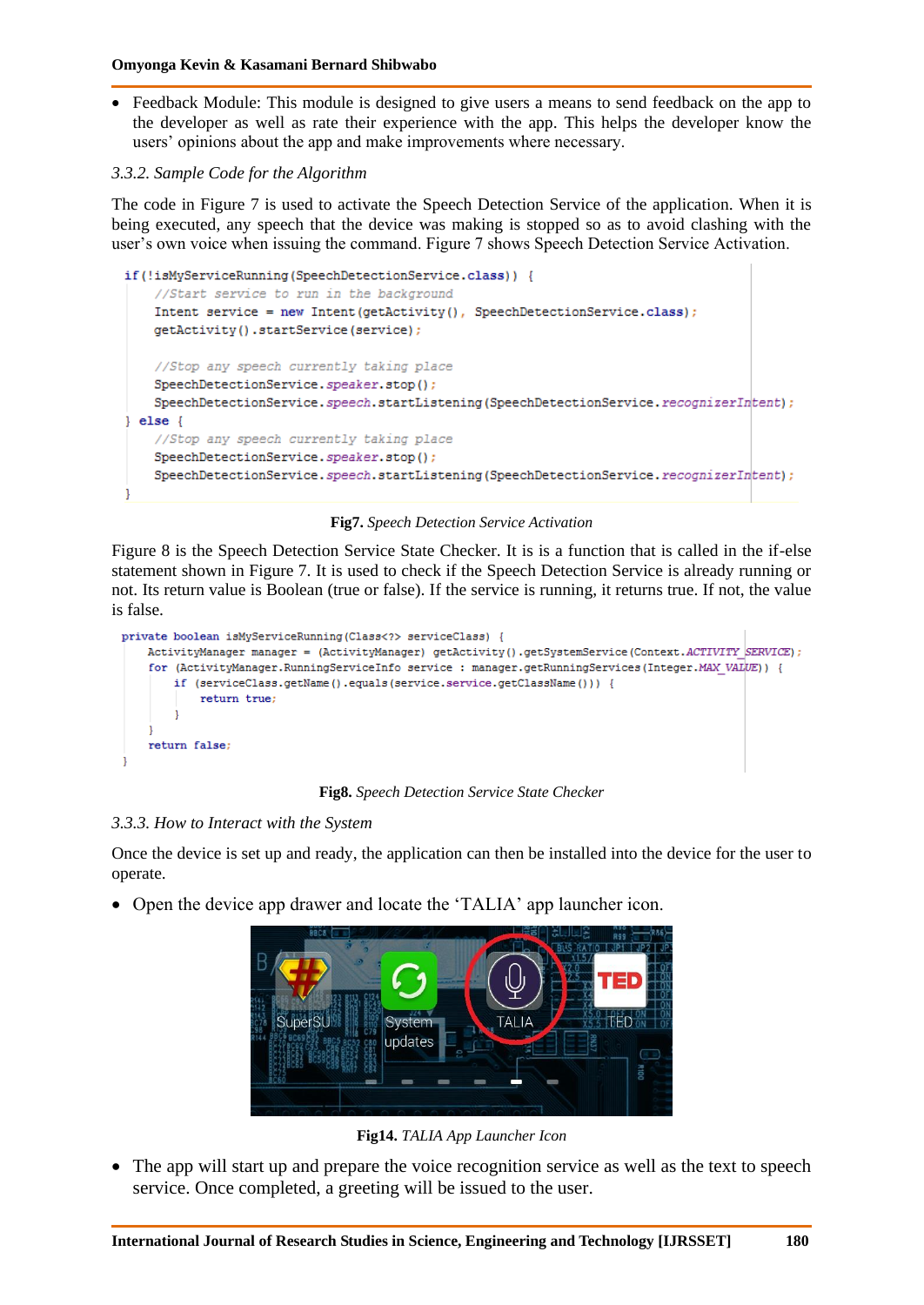

**Fig15.** *TALIA App Greeting*

• To issue a command to the app, tap on the microphone button at the bottom of the 'Chat Room" or say "Device On" within earshot of the device. Once this is done, you should hear a short beep to indicate that the app is listening and awaiting your command.



**Fig16.** *TALIA App Activation Button*

• Once the command is received, the app will process it and issue a response.



**Fig17.** *TALIA Command Execution*

### *3.3.4. System Sample Test Results*

All the commands in the system"s knowledge base as listed in Table 5 were tested for documentation purposes so as to give a glimpse of how the app would respond when the commands were received and executed.

**Table5.** *Test Results for the Commands*

| Command                                                    | <b>Function</b>                                                                                                                        | Demo                                                                                           |
|------------------------------------------------------------|----------------------------------------------------------------------------------------------------------------------------------------|------------------------------------------------------------------------------------------------|
| $me$ <sup>"</sup><br>"Call<br>$+$<br><b>Preferred Name</b> | This command allows the user to<br>give the app a name by which to<br>refer to them so as to give the app a<br>more personalized feel. | call me kevin<br>Ok, from now on I will call you kevin                                         |
| "Who am I?"                                                | Used to enquire the name that the<br>app will use to identify the user.                                                                | who am I<br>kevin                                                                              |
| is<br>"What<br>your<br>name?"                              | Gives the app an opportunity to<br>introduce itself to the user.                                                                       | what is your name<br>I am TALIA. The Technically Adept Linguistically<br>Informed Application. |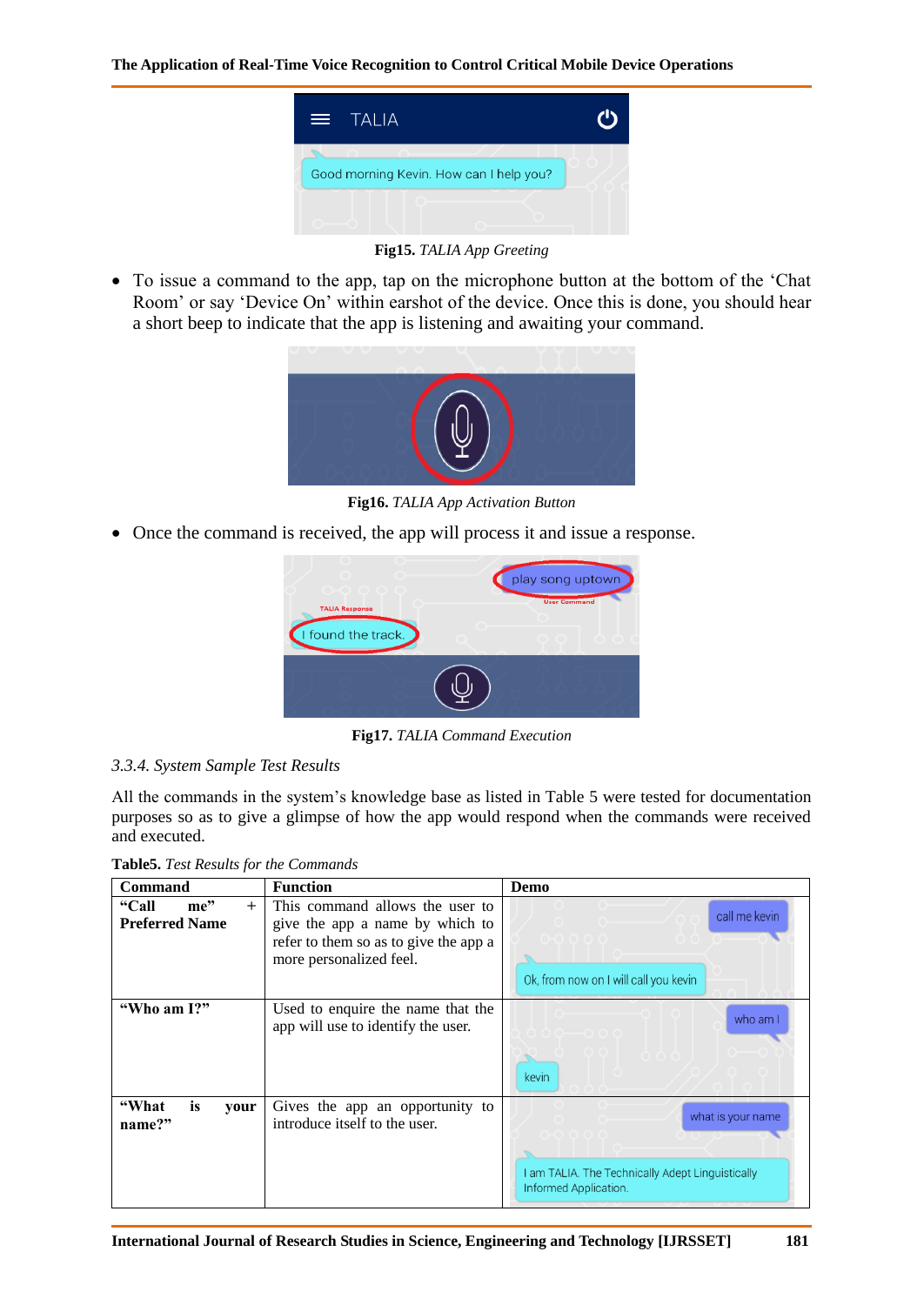# **Omyonga Kevin & Kasamani Bernard Shibwabo**

| "What are you?"                                                                           | This lets the app give a brief<br>description about itself and what it<br>can do.                                          | what are you                                                                                                                    |
|-------------------------------------------------------------------------------------------|----------------------------------------------------------------------------------------------------------------------------|---------------------------------------------------------------------------------------------------------------------------------|
|                                                                                           |                                                                                                                            | I am a Mobile Personal Assistant designed to<br>provide you handsfree access to your device.                                    |
| "What's the date?"<br>"What is the date?"                                                 | This query yields the current date<br>of the user's device.                                                                | what is the date                                                                                                                |
|                                                                                           |                                                                                                                            | Today is Tue Feb 24, 2015                                                                                                       |
| "What's the time?"<br>"What is the time?"                                                 | This query yields the current time<br>of the user's device.                                                                | what is the time                                                                                                                |
|                                                                                           |                                                                                                                            | It's 12:30 PM                                                                                                                   |
| "Play song" + song<br>name                                                                | Starts up a music player on the<br>user's device<br>and plays<br>the<br>requested song if it is located on<br>the device.  | play song uptown<br>I found the track.                                                                                          |
| "Play video" + video<br>name                                                              | Starts up a video player on the<br>user's device<br>and plays<br>the<br>requested video if it is located on<br>the device. | play video strong<br>I found the video.                                                                                         |
| "Open" + app name                                                                         | Launches the requested app if it is<br>located among the installed apps<br>on the user's device.                           | open gallery<br>Launching Gallery                                                                                               |
| "Call"<br>$+$<br>phone<br>number                                                          | Initiates a call to the number<br>spoken by the user.                                                                      | call 100<br>Initiating the call                                                                                                 |
| "Read last message"<br><b>"Read</b><br>the<br>last                                        | Reads the latest message received<br>on the device out loud.                                                               | read the last message                                                                                                           |
| message"                                                                                  |                                                                                                                            | Sender: +2547<br>Body: Organization: Coretec Systems & Solutions<br>Job Title:System Developer<br>Email: kmutwiwa@coretec.co.ke |
| "Set alarm for" $+$<br>time (am/pm)                                                       | Sets an alarm based on the time<br>specified by the user.                                                                  | set alarm for 4 pm                                                                                                              |
|                                                                                           |                                                                                                                            | Setting Alarm for 4 pm                                                                                                          |
| "Sound<br>mode"<br>$^{+}$<br>preferred state e.g.<br>Normal,<br>Silent,<br><b>Vibrate</b> | Changes the sound mode of the<br>user's device to either normal,<br>silent or vibrate based on the<br>preferred state.     | sound mode silent<br>Silent Ringer Mode Activated                                                                               |
| "Light on/off"                                                                            | Turns the device's flashlight on or<br>off. This command only works on<br>devices that have a flashlight.                  | light on<br>FlashLight On                                                                                                       |
|                                                                                           |                                                                                                                            |                                                                                                                                 |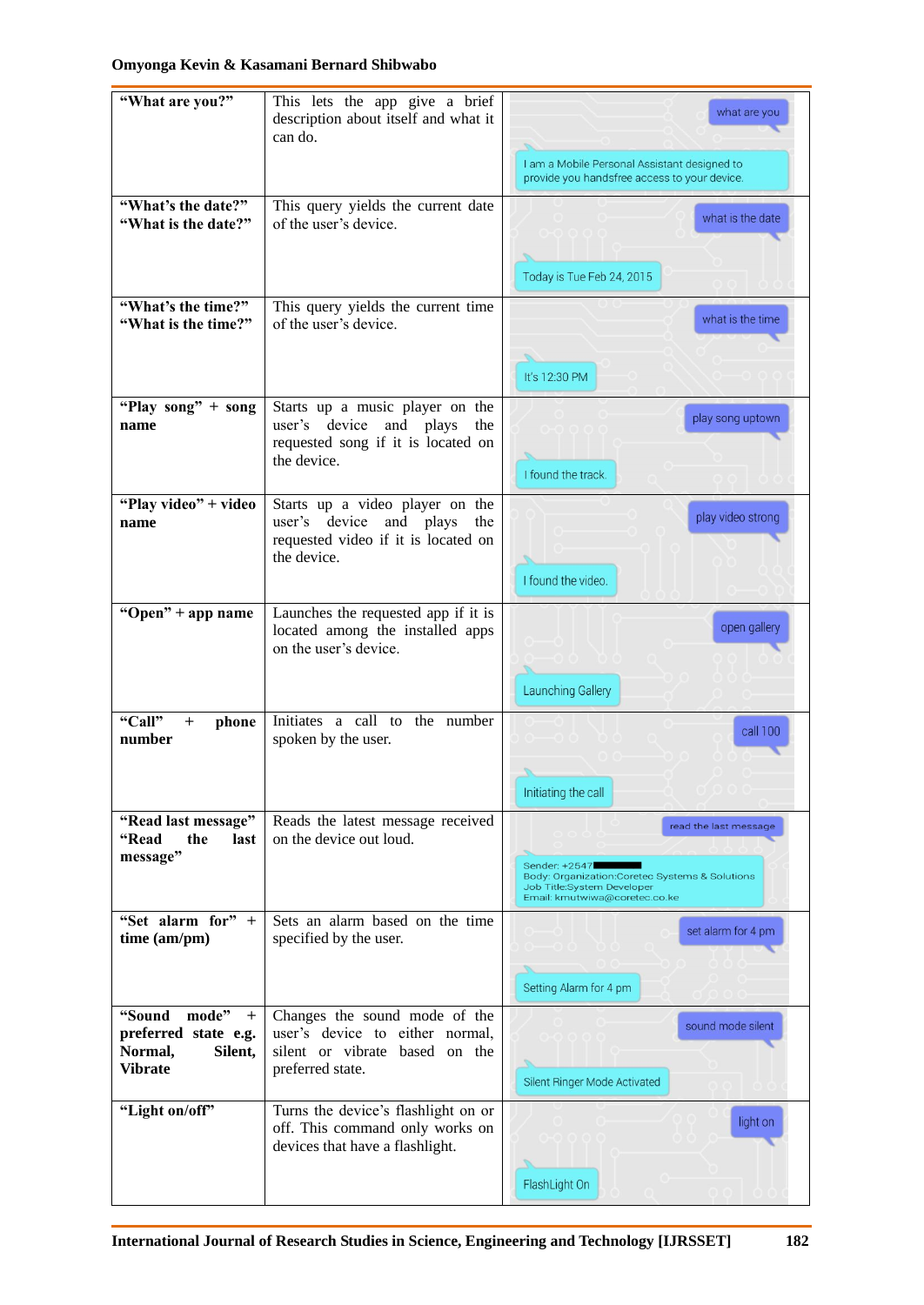#### **The Application of Real-Time Voice Recognition to Control Critical Mobile Device Operations**

| "Stop Listening"  | Stops the app's background voice<br>recognition service.                                            | stop listening                         |
|-------------------|-----------------------------------------------------------------------------------------------------|----------------------------------------|
|                   |                                                                                                     | Speech Detection Offline               |
| "System Shutdown" | Powerful command that makes the<br>device shutdown completely until<br>the power button is pressed. | system shutdown                        |
|                   |                                                                                                     | System Shutdown in 4 Seconds. Goodbye. |
| "System Reboot"   | Powerful command that makes the<br>device reboot/restart.                                           | system reboot                          |
|                   |                                                                                                     | System Reboot in 4 Seconds. Goodbye.   |
| "Device On"       | Activates the app and makes it start<br>listening for a command without                             | Am Listening                           |
|                   | the user having to press a button.                                                                  |                                        |

# *3.3.5. Error Handling*

Measures were taken to ensure that the application could offer user friendly responses as shown in Table 6 whenever an error was encountered when processing or executing commands.

**Table6.** Error Handling Test Results

| Error          | <b>Description</b>                            | Demo                                  |
|----------------|-----------------------------------------------|---------------------------------------|
| <b>Unknown</b> | A user may speak a command that for one       |                                       |
| <b>Command</b> | reason or another may not be recognized       | did you stronger                      |
|                | by the application. When this happens, the    |                                       |
|                | application issues a polite response alerting |                                       |
|                | the user to its inability to understand/      | I'm sorry, I didn't get what you said |
|                | execute the command.                          |                                       |
| <b>Unknown</b> | A user may ask the application to play a      |                                       |
| Song           | song that is not available in the device      | play song up tone                     |
|                | database. When this occurs, the application   |                                       |
|                | will inform the user that the song they       |                                       |
|                | requested could not be found.                 | I'm sorry I couldn't find that track. |
| <b>Unknown</b> | A user may ask the application to play a      |                                       |
| Video          | video that is not available in the device     | play video party                      |
|                | database. When this occurs, the application   |                                       |
|                | will inform the user that the song they       |                                       |
|                | requested could not be found.                 | I'm sorry I couldn't find that video. |

# **4. CONCLUSION**

The formulation of algorithms that facilitate interactivity in multimedia devices is critical to the usability success of these devices. This challenge has been addressed to a large extent in this paper. The formulated solution is able to process voice commands offline allowing users to cut down on the cost of data bundles. This also helps to make it faster in comparison to alternative applications like Apple"s Siri. It can also operate in the background thanks to the inclusion of a wake up service that allows the user to activate it without having to push any buttons thus establishing a fully hands free interface between the user and the device. Moreover, the solution is capable of carrying out a variety of tasks with ease such as setting alarms, telling the date and time, playing music/videos, making phone calls and even shutting down or rebooting a user's device.

Future work needs to be done in addressing accuracy especially if the application is used by speaking commands in noisy environments. This challenge was found to however be partially countered by